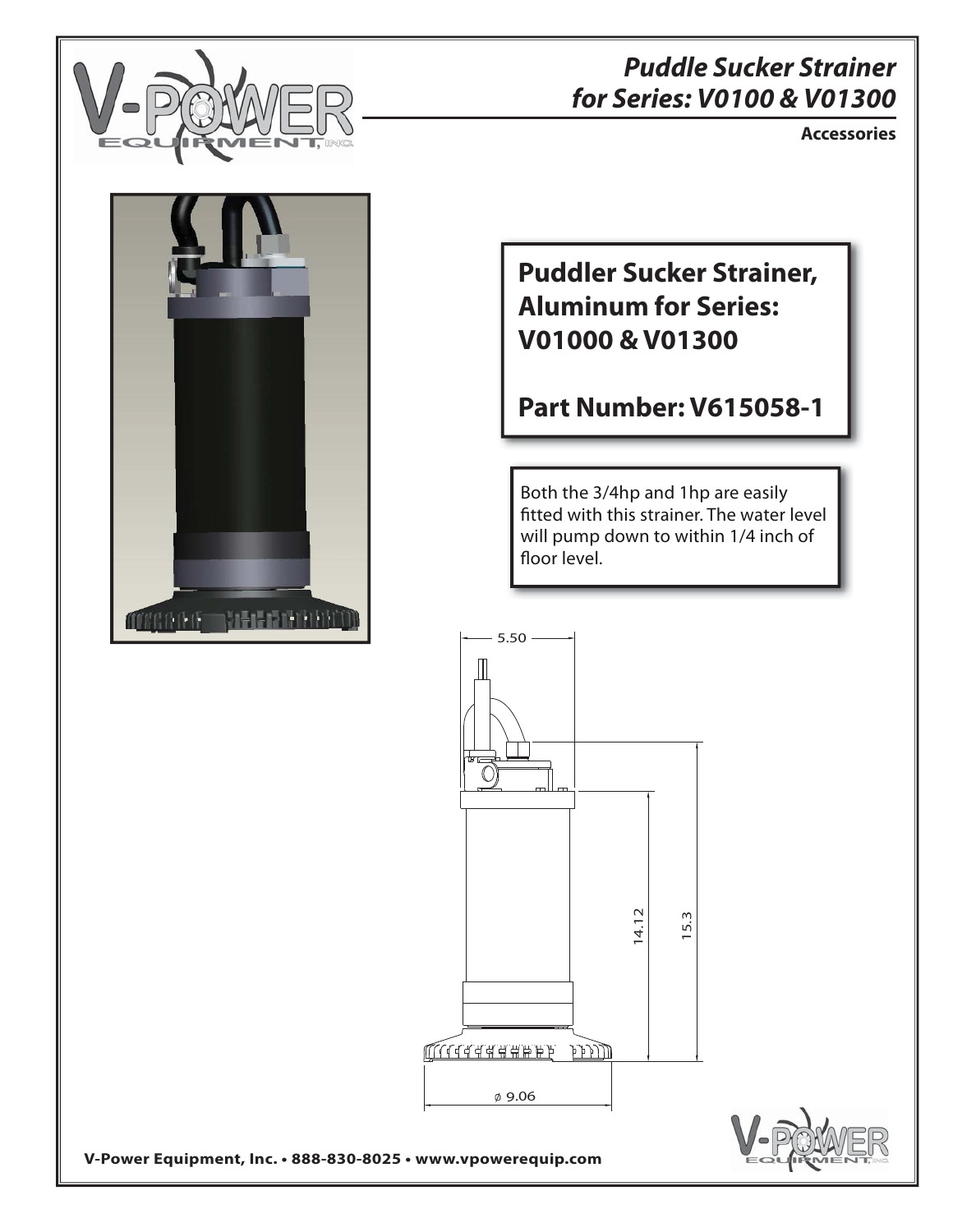# *Anti-Sludge Strainer*

**Accessories**



**Anti-Sludge Strainer for: 3/4 Hp to 5 HP Series Dewatering Pumps**

**3/4HP & 1HP STRAINER: Part No. V100000**

Strainers are manufactured of 300 series Stainless Steel with 1/4" strainer holes.

**2HP through 5HP STRAINER: Part No. V500000**



| <b>PUMP SERIES</b> | <b>PART NO.</b> | <b>HP</b> | A (INCH) | <b>B</b> (INCH) |
|--------------------|-----------------|-----------|----------|-----------------|
| V01000 to          | V100000         | 3/4hp     | 4.27     | 2.45            |
| V01300             |                 | $& 1$ hp  |          |                 |
| V20000 to          |                 | 2hp to    | 5.20     | 3.26            |
| V50000             | V500000         | 5hp       |          |                 |

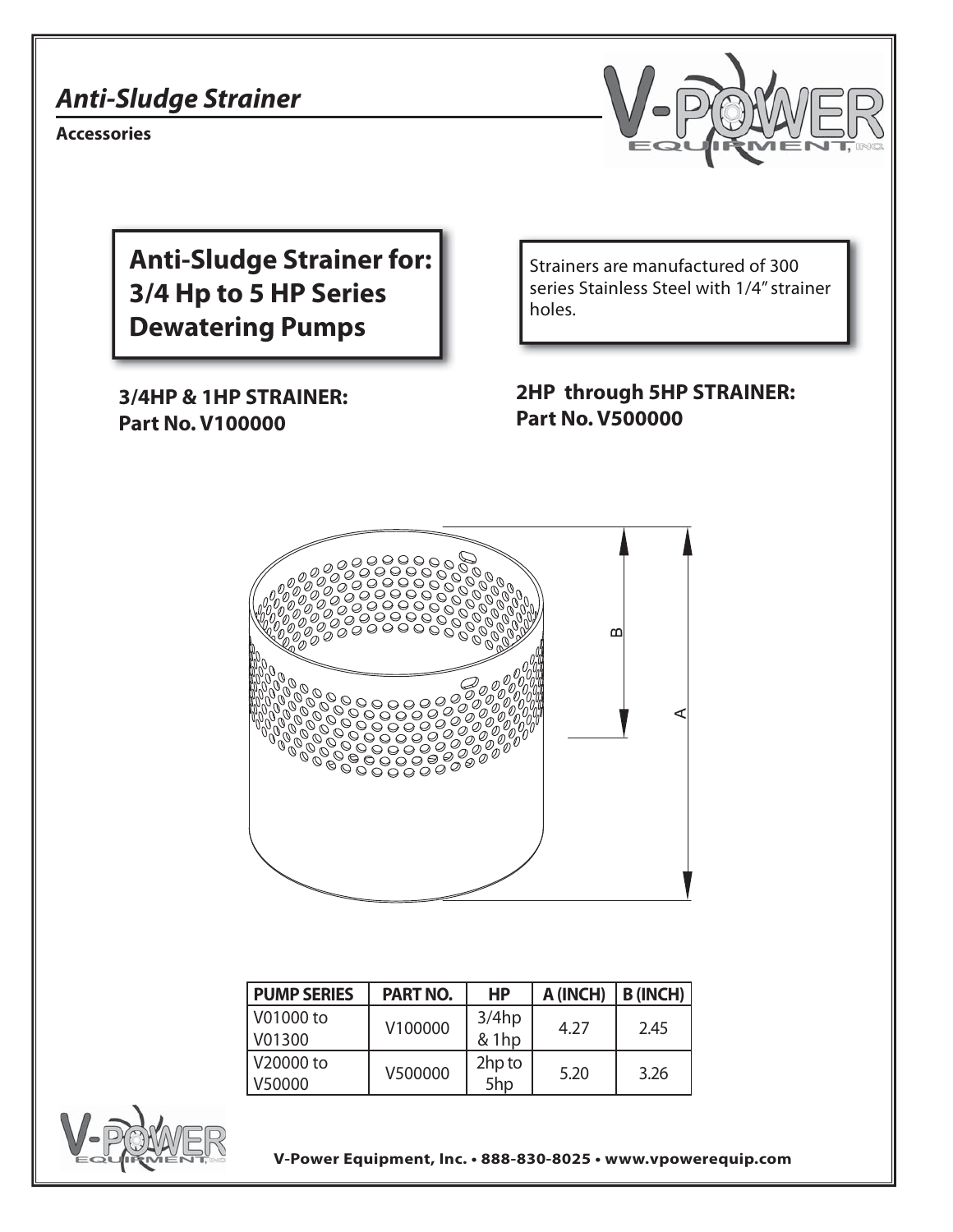# *Galvanic Protection Strainer Kit*



**Accessories**

**Galvanic Strainer Kit for: 3/4 Hp to 5 HP Series Dewatering Pumps**

Kit provides protection against Galvanic action in salt water and other reactionary applications. A zinc anode is fitted within the strainer. Strainer has 1/4" holes.



| <b>PUMP SERIES</b> | <b>PART NO.</b> | HP      | A (INCH) | <b>B</b> (INCH) | $C$ (inch) |
|--------------------|-----------------|---------|----------|-----------------|------------|
| V01000 to          | V100572         | 3/4hp   | 4.27     | 2.45            | 5.25       |
| V01300             |                 | $&$ 1hp |          |                 |            |
| V20000 to          | V500572         | 2hp to  | 5.20     | 3.26            | 7.37       |
| V50000             |                 | 5hp     |          |                 |            |